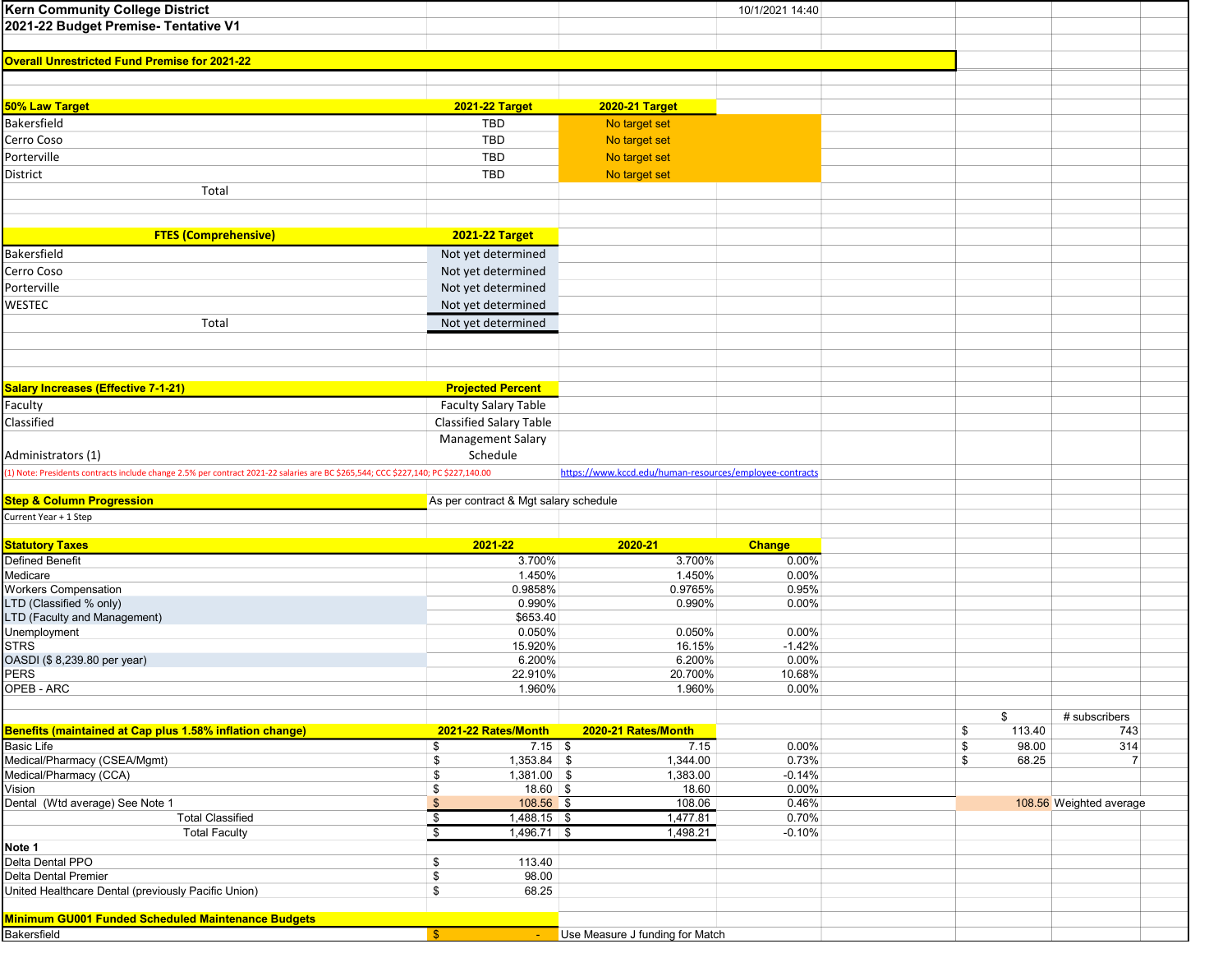| <b>Kern Community College District</b>                         |                              |                                 | 10/1/2021 14:40 |  |  |  |
|----------------------------------------------------------------|------------------------------|---------------------------------|-----------------|--|--|--|
| 2021-22 Budget Premise- Tentative V1                           |                              |                                 |                 |  |  |  |
| Cerro Coso                                                     |                              | Use Measure J funding for Match |                 |  |  |  |
| Porterville                                                    |                              | Use Measure J funding for Match |                 |  |  |  |
|                                                                |                              |                                 |                 |  |  |  |
|                                                                |                              |                                 |                 |  |  |  |
| <b>Minimum GU001 Emergencies based upon College Experience</b> | 5% of Operating Expenditures |                                 |                 |  |  |  |
|                                                                |                              |                                 |                 |  |  |  |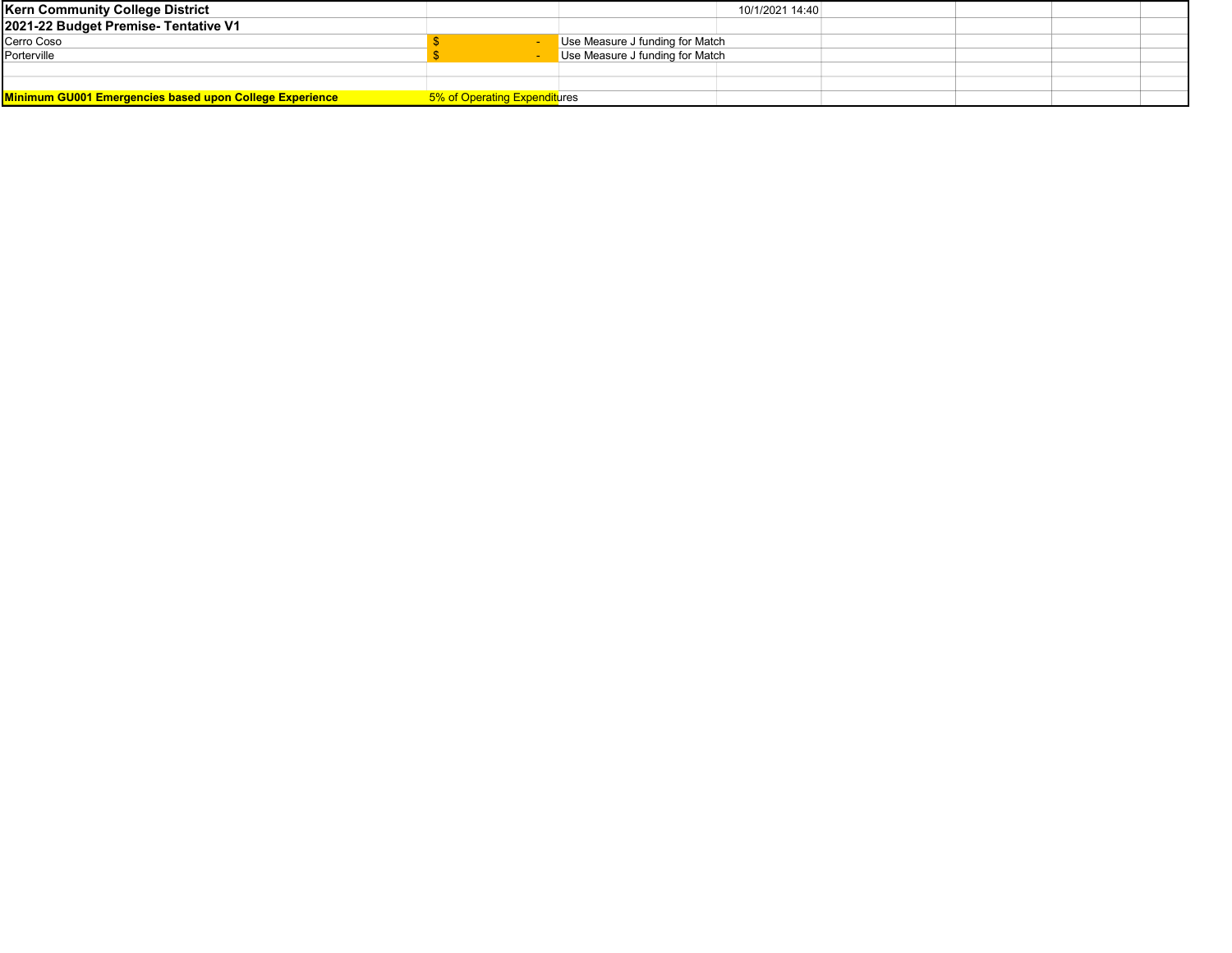| <b>Kern Community College District</b>                                                                      |                                                         |                                                                 | 10/1/2021 14:40            |                          |                              |  |
|-------------------------------------------------------------------------------------------------------------|---------------------------------------------------------|-----------------------------------------------------------------|----------------------------|--------------------------|------------------------------|--|
| 2021-22 Budget Premise- Tentative V1                                                                        |                                                         |                                                                 |                            |                          |                              |  |
|                                                                                                             |                                                         |                                                                 |                            |                          |                              |  |
|                                                                                                             |                                                         |                                                                 |                            |                          |                              |  |
| Banked Load & Vacation Accrual Amount to Budget in 2021-22                                                  |                                                         | Maintain 40% of liability in established debt fund reserve      |                            |                          |                              |  |
|                                                                                                             | <b>Bakersfield College</b><br><b>Cerro Coso College</b> |                                                                 | <b>District Office</b>     |                          | <b>Total</b>                 |  |
| <b>Total Vacation Accrual &amp; Comp Time Liability</b>                                                     |                                                         |                                                                 | <b>Porterville College</b> |                          |                              |  |
| <b>Vacation Accrual</b>                                                                                     | 2,343,995.34                                            | 677,741.81                                                      | 603,905.27                 |                          | 1,279,039.53 \$4,904,681.95  |  |
| Comp time                                                                                                   | 75,242.56 \$<br>\$                                      | $5,181.85$ \$                                                   | 8,287.39 \$                | $14,670.92$ \$           | 103,382.72                   |  |
| <b>Total Liability</b>                                                                                      | \$<br>$2,419,237.90$ \$                                 | 682,923.66 \$                                                   | $612,192.66$ \$            |                          | 1,293,710.45 \$ 5,008,064.67 |  |
|                                                                                                             |                                                         |                                                                 |                            |                          |                              |  |
| <b>Current Amount Accrued</b>                                                                               | 569,776.00                                              | 221,524.95                                                      | 141,850.16                 | 339,145.00               | 1,272,296.11                 |  |
|                                                                                                             |                                                         |                                                                 |                            |                          |                              |  |
| <b>Required Vacation Accrual Amount</b>                                                                     | 967,695.16                                              | 273,169.46                                                      | 244,877.06                 | 517,484.18               | 2,003,225.87                 |  |
|                                                                                                             |                                                         |                                                                 |                            |                          |                              |  |
| <b>Accrual requirement (Over)/Under</b>                                                                     | 397,919.16                                              | 51,644.51                                                       | 103,026.90                 | 178,339.18               | 730,929.76                   |  |
|                                                                                                             |                                                         |                                                                 |                            |                          |                              |  |
| <b>Total Banked Load Accrued Liability</b>                                                                  | $\mathfrak{S}$<br>1,387,000.13 \$                       | 383,758.20 \$                                                   | 138,102.30                 |                          | \$1,908,860.63               |  |
|                                                                                                             |                                                         |                                                                 |                            |                          |                              |  |
| <b>Current Amount Accrued</b>                                                                               | 270,520.00 \$<br>\$                                     | 122,015.88 \$                                                   | 73,028.98 \$               | $\overline{\phantom{a}}$ | 465,564.86<br>\$             |  |
|                                                                                                             |                                                         |                                                                 |                            |                          |                              |  |
| Required Banked Load Accrual Amount                                                                         | 554,800.05 \$<br>\$                                     | 153,503.28 \$                                                   | $55,240.92$ \$             | $\sim$                   | 763,544.25<br>\$             |  |
|                                                                                                             |                                                         |                                                                 |                            |                          |                              |  |
|                                                                                                             |                                                         |                                                                 |                            |                          |                              |  |
| <b>Accrual requirement (Over)/Under</b>                                                                     | 284,280.05                                              | 31,487.40                                                       | (17,788.06)                | $\blacksquare$           | 297,979.39                   |  |
|                                                                                                             |                                                         |                                                                 |                            |                          |                              |  |
|                                                                                                             |                                                         |                                                                 |                            |                          |                              |  |
| Bakersfield College Energy Project Loan Debt Service<br><b>Bakersfield College Solar Photovoltaic Field</b> | \$                                                      | 501,776.25 <<< Financed by CEC @3% and Bank of America @ 2.234% |                            |                          |                              |  |
|                                                                                                             |                                                         |                                                                 |                            |                          |                              |  |
| Porterville College Solar Photovoltaic Field Loan                                                           | \$                                                      | 150,000.00 <<< Financed by CEC @ 0%                             |                            |                          |                              |  |
|                                                                                                             |                                                         |                                                                 |                            |                          |                              |  |
|                                                                                                             |                                                         |                                                                 |                            |                          |                              |  |
| Not Updated 3/25/2021                                                                                       |                                                         |                                                                 |                            |                          |                              |  |
|                                                                                                             |                                                         |                                                                 |                            |                          |                              |  |
| <b>Classification</b>                                                                                       | <b>Count of Employees</b>                               |                                                                 |                            |                          |                              |  |
| Faculty                                                                                                     | 470                                                     |                                                                 |                            |                          |                              |  |
| <b>Classified</b><br>Management                                                                             | 509<br>163                                              |                                                                 |                            |                          |                              |  |
| Confidential                                                                                                | 10                                                      |                                                                 |                            |                          |                              |  |
| Adjuncts                                                                                                    | 634                                                     |                                                                 |                            |                          |                              |  |
| <b>Professional Experts</b>                                                                                 | 443                                                     |                                                                 |                            |                          |                              |  |
| <b>Temporary Classified</b>                                                                                 | 69                                                      |                                                                 |                            |                          |                              |  |
| <b>Temporary Faculty</b>                                                                                    |                                                         |                                                                 |                            |                          |                              |  |
| <b>Temporary Management</b>                                                                                 | 8                                                       |                                                                 |                            |                          |                              |  |
| <b>Student Employees</b>                                                                                    | 822                                                     |                                                                 |                            |                          |                              |  |
| <b>Total Head Count</b>                                                                                     | 3133                                                    |                                                                 |                            |                          |                              |  |
|                                                                                                             |                                                         |                                                                 |                            |                          |                              |  |
|                                                                                                             |                                                         |                                                                 |                            |                          |                              |  |
|                                                                                                             |                                                         | 2020-21 Budget All Funds                                        |                            |                          |                              |  |
|                                                                                                             | 3110 STRS-Acad Inst & Instrl A                          | 10,274,366.26                                                   |                            |                          |                              |  |
|                                                                                                             | 3120 STRS - Clss Mgt Non-Ed ,                           | 188,647.56                                                      |                            |                          |                              |  |
|                                                                                                             | 3121 STRS - Clss Emp                                    | 10,326.01                                                       |                            |                          |                              |  |
|                                                                                                             | 3130 STRS - Ed Administrators                           | 818,841.17                                                      |                            |                          |                              |  |
|                                                                                                             | 3131 STRS - Oth Acad Emp No                             | 429,316.85<br>11,721,497.85                                     | (166, 931.55)              |                          |                              |  |
|                                                                                                             |                                                         |                                                                 |                            |                          |                              |  |
|                                                                                                             | 3210 PERS-Acad Inst & Instrl A                          | 206,608.93                                                      |                            |                          |                              |  |
|                                                                                                             | 3220 PERS - Clss Mgt Non-Edu                            | 2,308,485.67                                                    |                            |                          |                              |  |
|                                                                                                             | 3221 PERS - Clss Emp                                    | 4,653,166.58                                                    |                            |                          |                              |  |
|                                                                                                             | 3222 PERS - Conf Emp Non-Mo                             | 151,391.55                                                      |                            |                          |                              |  |